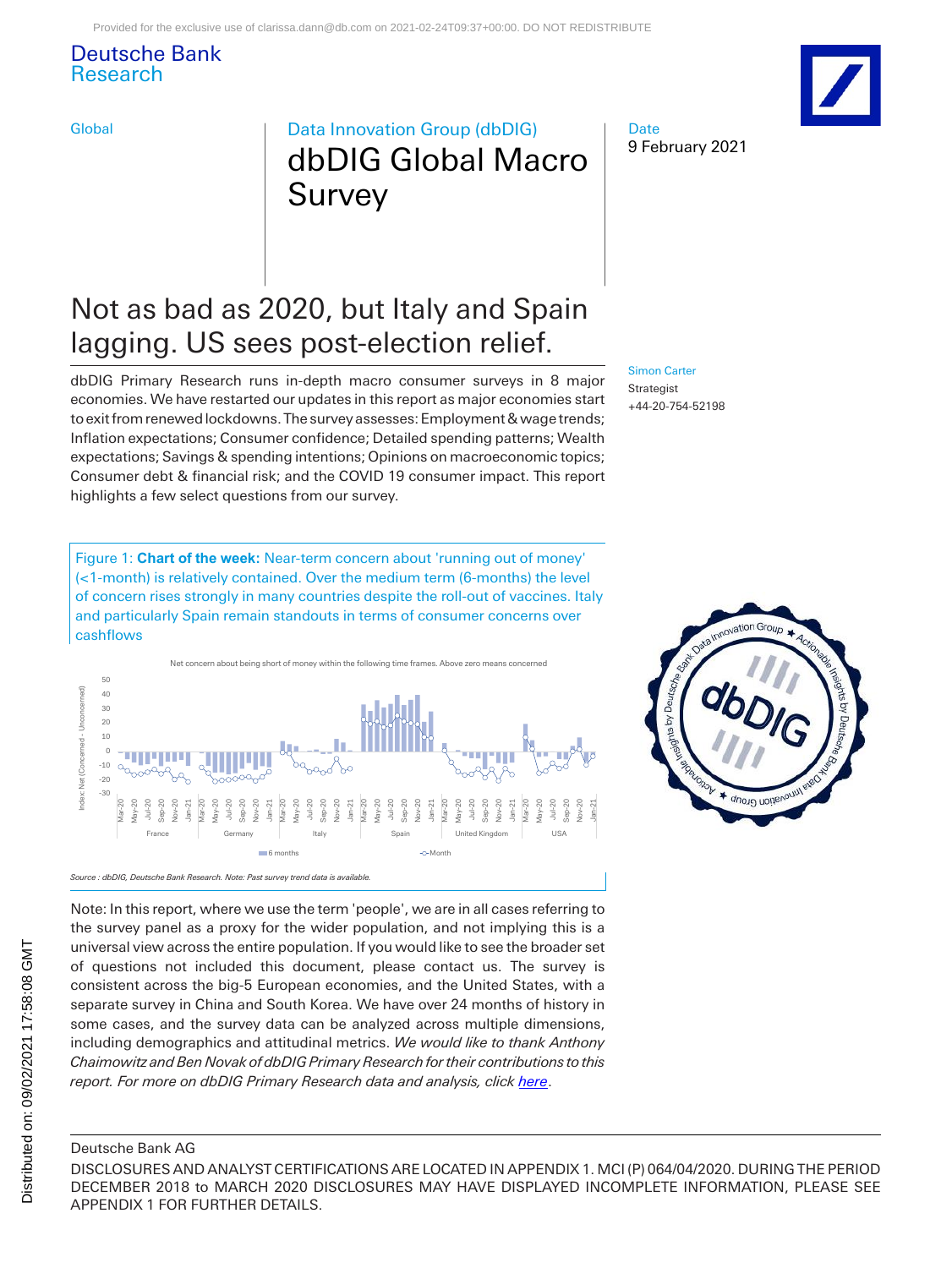

### Section 1: Household Economic Well-Being and Exposure to Financial Risk

Figure 2: Financial confidence has risen modestly in Europe, but Italy and Spain lag materially. The sharp rise in the US could be due to the Presidential election result being resolved.

Family better or worse off than a year ago: Above zero m

Figure 3: Confidence in the future trajectory of the economy remains weak, (c.-30 in most European countries), but is now net positive in the US.

Will the economy overall be better or worse in 3 months' time:



-80 -60 -40 -20 0 20 Jun-19 Jul-19 Sep-19 Oct-19 Nov-19 Dec-19 Jan-20 Feb-20 Mar-20 Apr-20 May-20 Jun-20 Jul-20 Aug-20 Sep-20 Oct-20 Nov-20 Dec-20 Jan-21 Index: Net (Better minus Worse) -O-United Kin

Figure 4: Household income expectations have generally plateaued below pre-covid levels in European countries, while the US has soared.



*Source : dbDIG, Deutsche Bank Research. Note the US survey only recently included this question*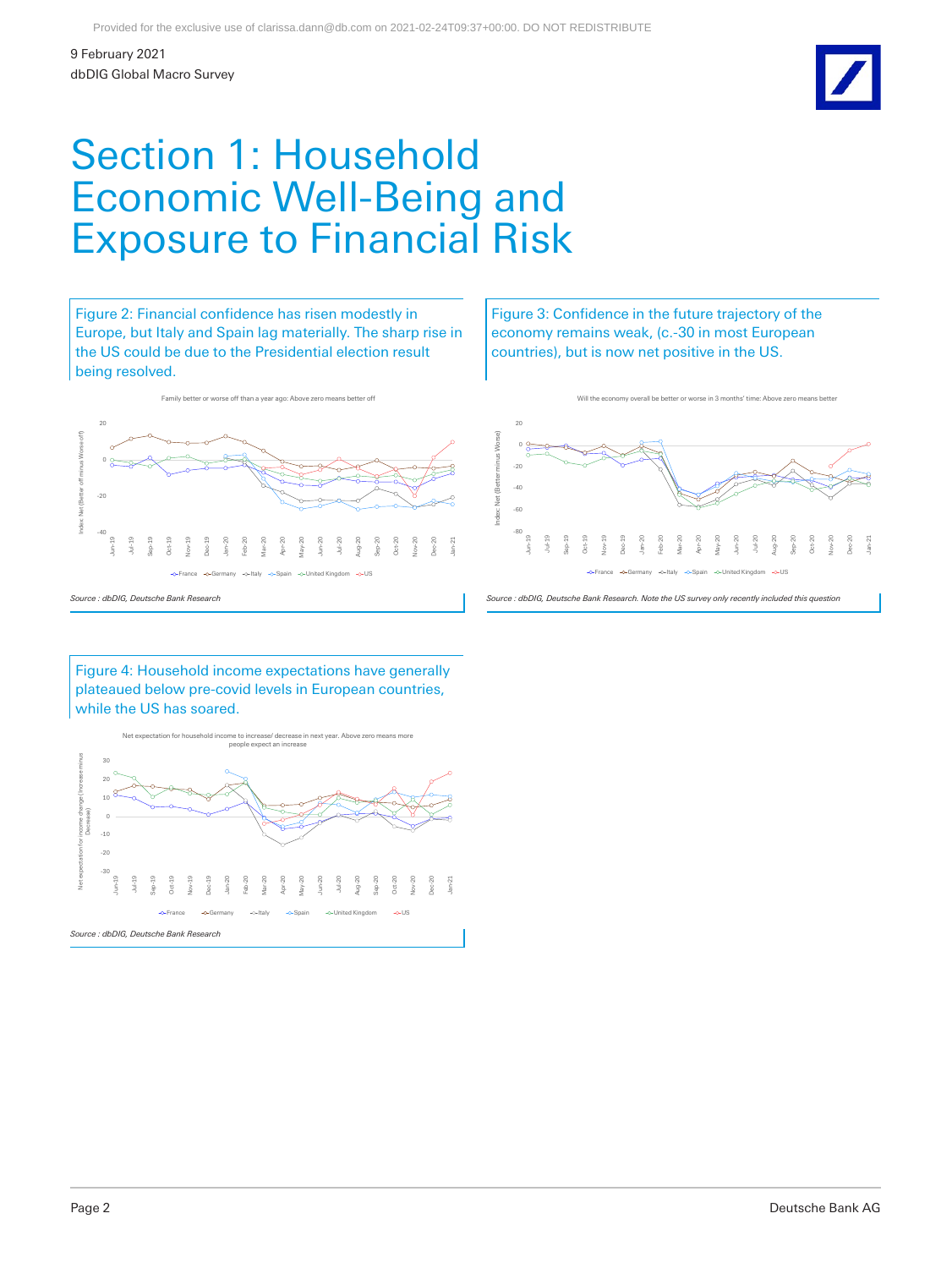

Figure 5: Consumer concerns over short-term loan repayments have steadily increased over the past 3 months. Germany was far more confident than the rest of Europe, but concerns are now rising more quickly.

-20 0 20 40 Jun-19 Sep-19 Nov-19 Jan-20 Mar-20 May-20 Jul-20 Sep-20 Nov-20 Jan-21 Jun-19 Sep-19 Nov-19 Jan-20 Mar-20 May-20 Jul-20 Sep-20 Nov-20 지역 19 19 19 19 19<br>이 시 시 시 시 시 시<br>시 시 시 시 시 시 Jul-20 Sep-20 Nov-20 Jan-21 Jun-19 Sep-19 Nov-19 Jan-20 Mar-20 May-20 Jul-20 Sep-20 Nov-20 Jan-21 Credit/ store card debt Amortgage Amortgage An auto loan debt An auto loan debt A bank loan In last 3 months, has concern for making a repayment increased or decreased: Above zero means increased France <br />
Germany <br />
<br />
<br />
<br />
<br />
<br />
<br />
<br />
<br />
<br />
<br />
<br />
<br />
<br />
<br />
<br />
<br />
<br />
<br />
<br />
<br />
<br />
<br />
<br />
<br />
<br />
<br />
<br />
<br Index: Net (Increase A LOT minus Decrease) *Source : dbDIG, Deutsche Bank Research*

Figure 6: Concerns about future debt repayments are again seen more strongly in Italy and Spain, with Germany on average the most relaxed.

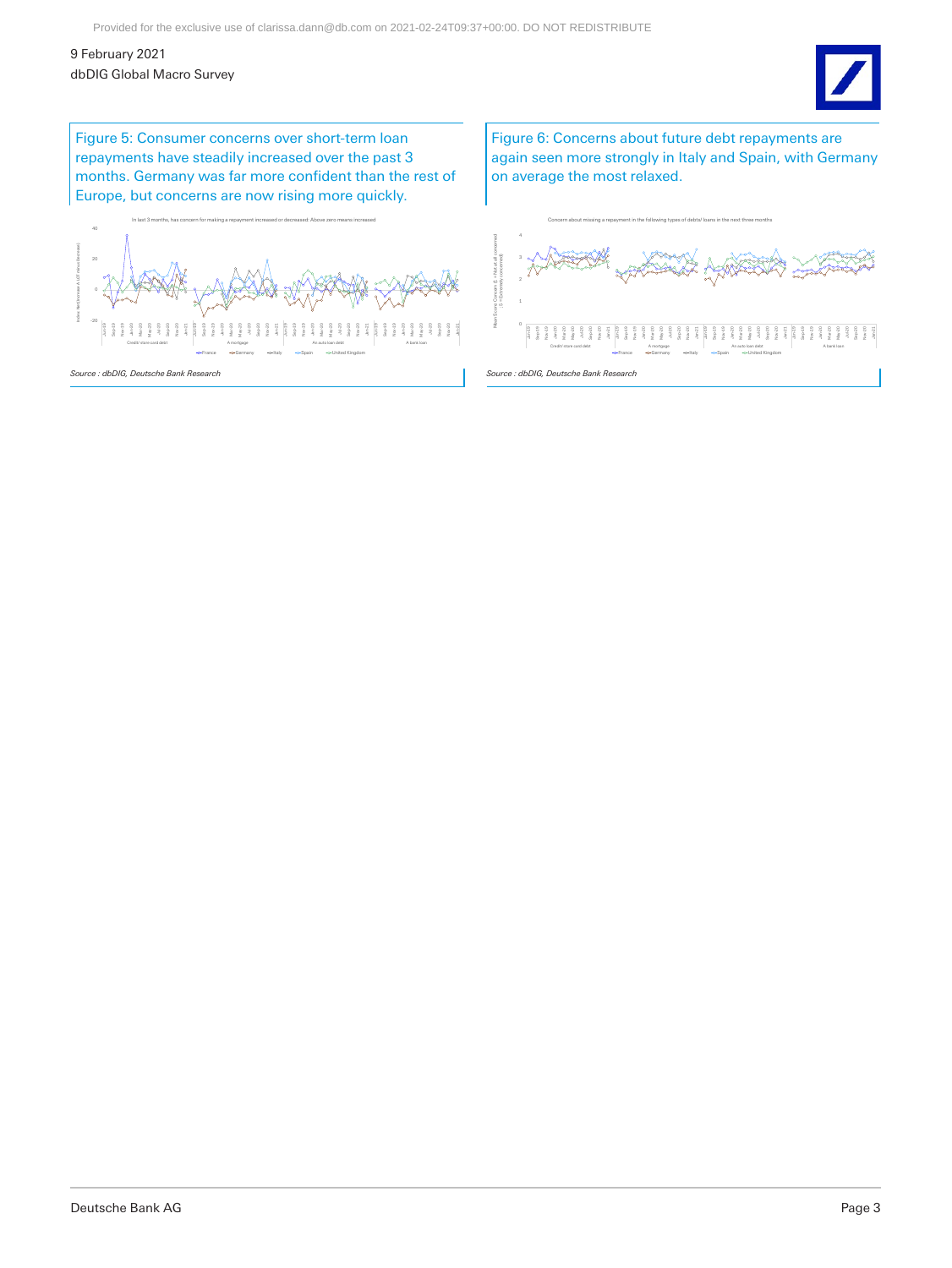

### Section 2: Employment and **Work**

Figure 7: Unemployment concerns are stable despite extensive lockdowns, but still well above pre-pandemic levels. The US has seen a sustained decline in concerns, and is now well below Germany and the UK possibly in response to the US election resolution.



More or less at risk of being made unemployed in the next year. Above zero means more at risk.

Figure 8: MoM hours worked has picked up in the US but saw a dip in much of Europe as lockdown measures and curfews became more widespread...



Figure 9: ...which is also reflected in YoY hours worked. The decline is far less savage than Apr-20 lows



*Source : dbDIG, Deutsche Bank Research. Note the US survey only recently included this question*

*Source : dbDIG, Deutsche Bank Research*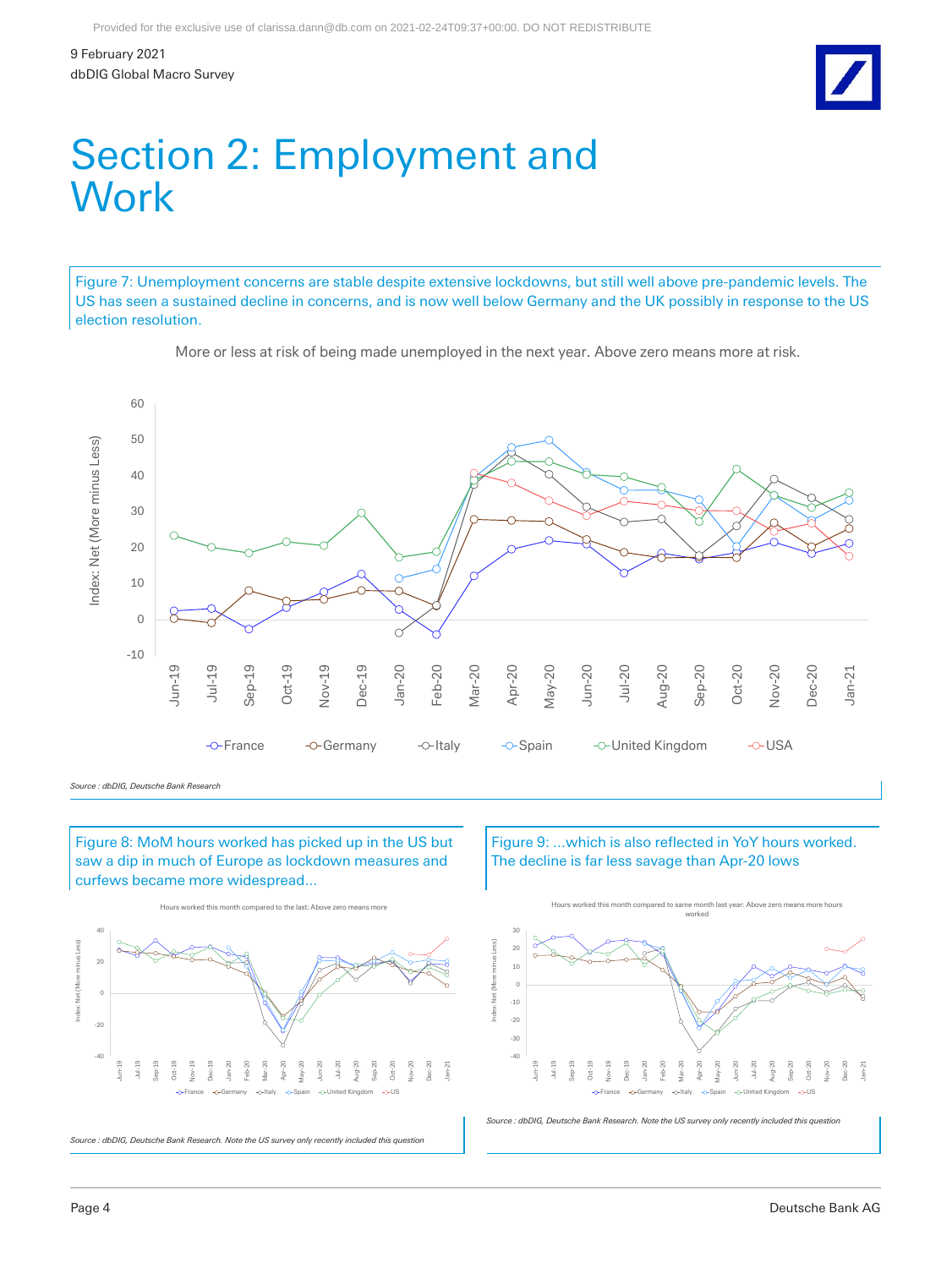Jan-21

## Section 3: Saving and Spending

### 3a: Savings



### 3b: Spending

Figure 12: Consumer spending remains firmly negative YoY, but is well above the extraordinary declines seen during the first wave of the pandemic. The UK took an especially hard hit in December, probably as a result of a renewed national lockdown.



Currently spending more or less YoY

*Source : dbDIG Primary Research*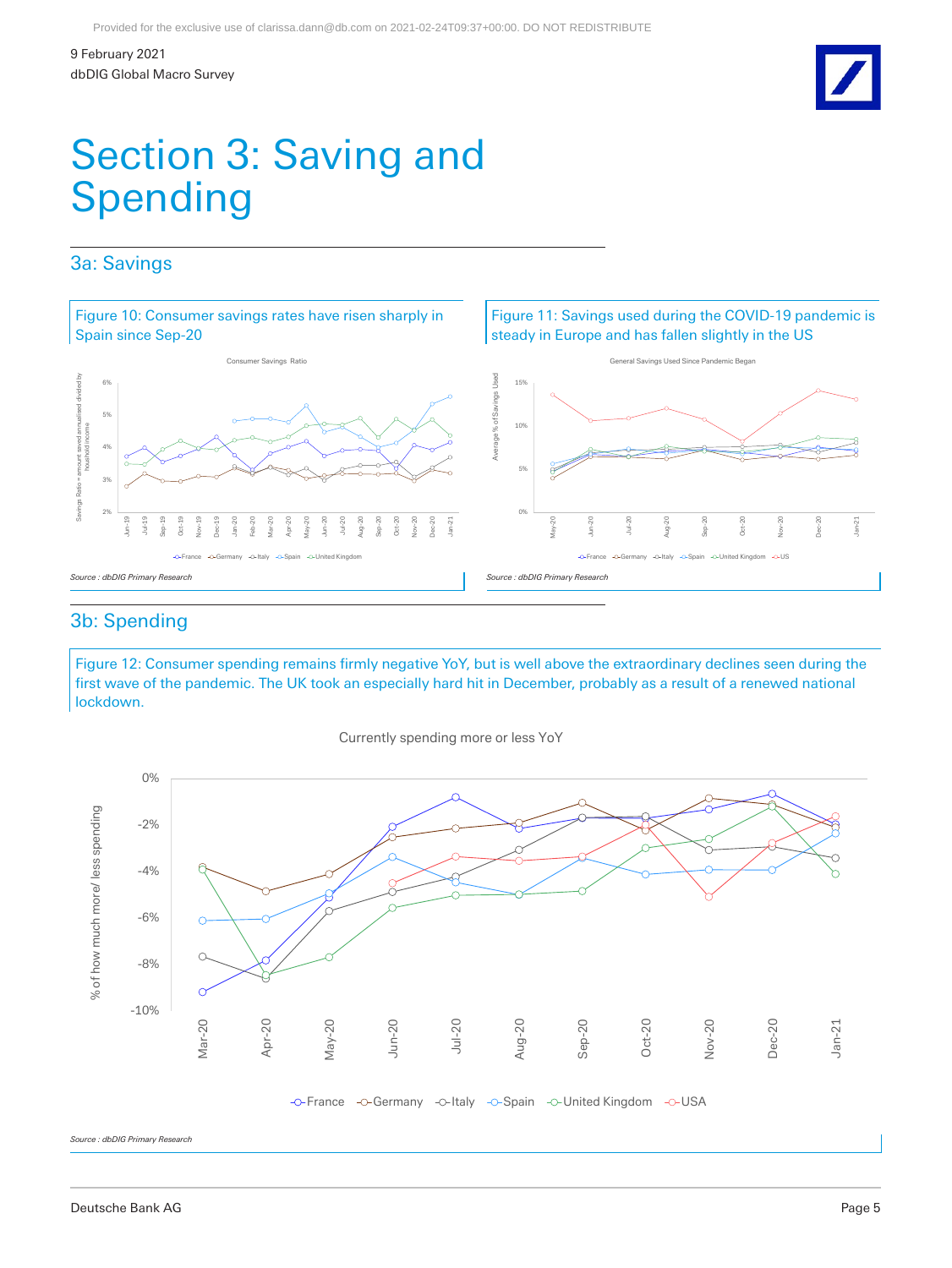

Figure 13: Longer-term delays to buy big-ticket items remains elevated in some countries, especially Italy and Spain, with pent-up demand for holidays highly elevated in many European countries. Interestingly, even Germany has started to see an increase in delayed purchases, although in contrast the US saw a sharp drop in delays since November, again likely due to the conclusion of the elections.

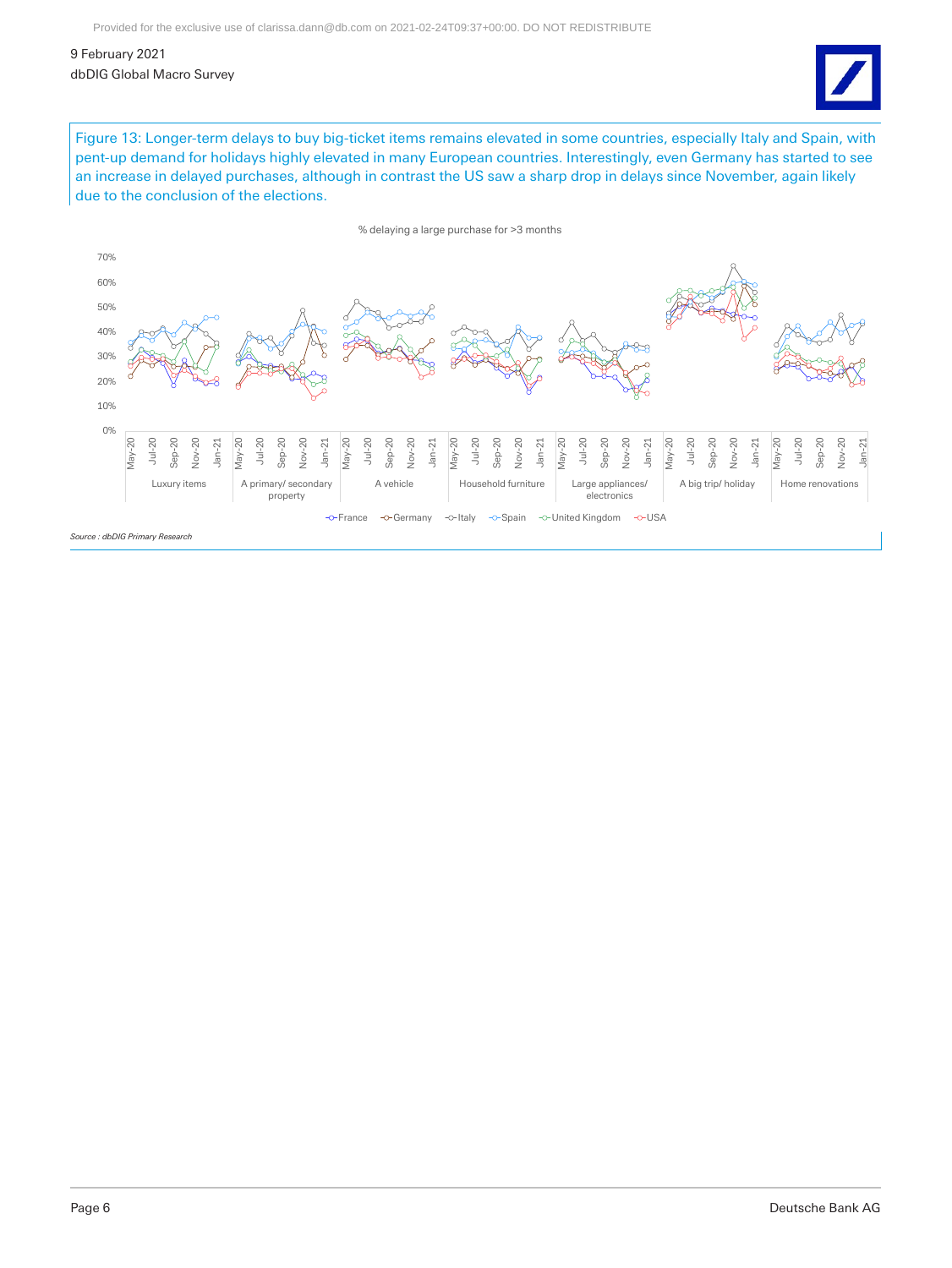# Section 4: Inflation

### Figure 14: Consumer inflation expectations continue to follow actual rates closely...



*Source : dbDIG, Deutsche Bank Research. Note: Past survey trend data for inflation expectations is available. Questions reintroduced this wave after last being run in March 2020.*

### Figure 15: ...and 5-10 year inflation expectations are fairly in line as well



*Source : dbDIG, Deutsche Bank Research. Note: Past survey trend data for inflation expectations is available. Questions reintroduced this wave after last being run in March 2020.*

Figure 16: Discretionary spending fell across Europe and US after the holidays, while short-term spending intentions are on the rise. Once again, in many cases, spending intentions are more robust than the first lockdowns during 2020



Current dicretionary spend alongside the amount expeded spend in going to increase/ decrease in the short term

*Source : dbDIG Primary Research. Questions reintroduced Nov-20 after last being run in Mar-20.*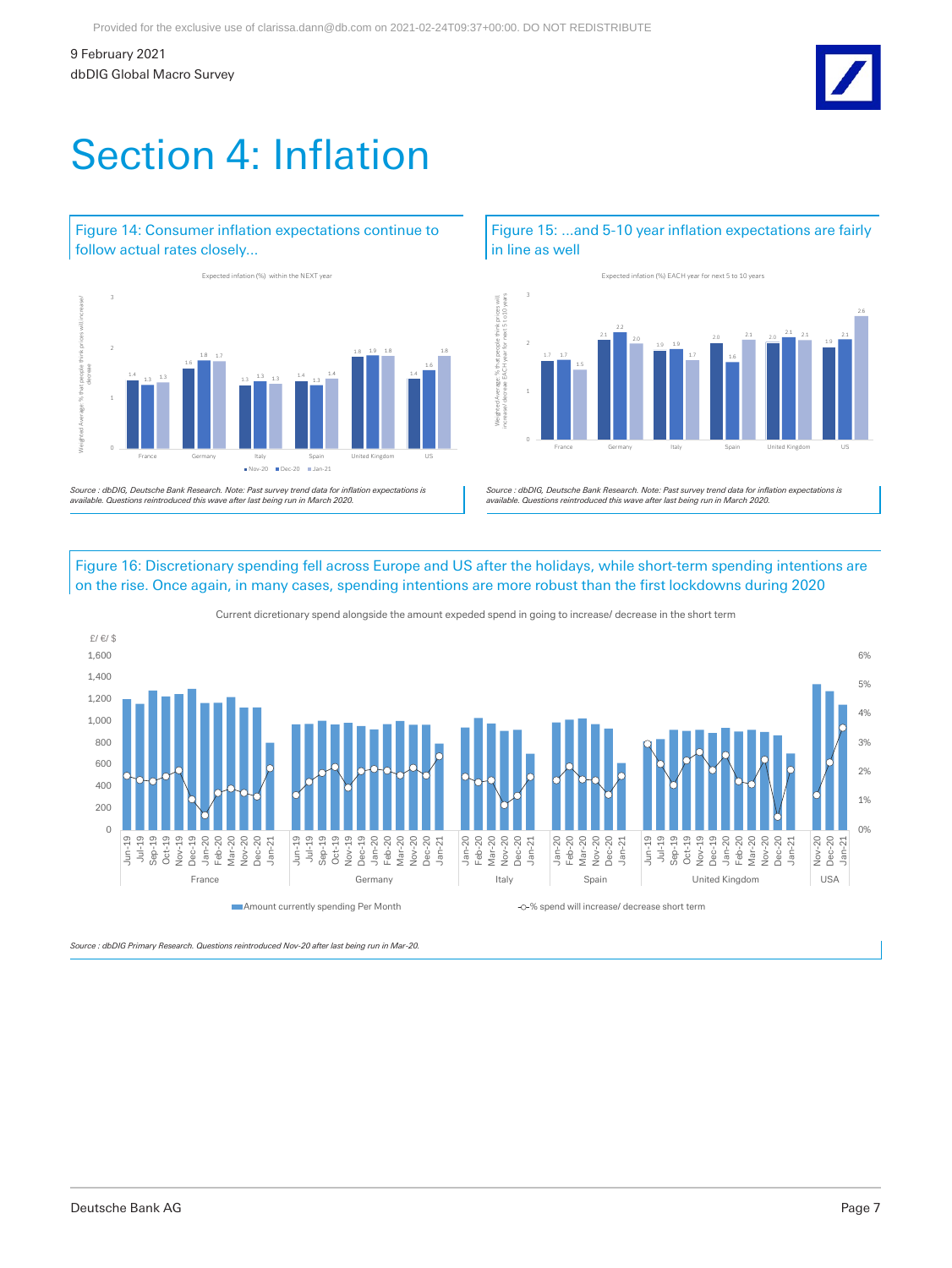9 February 2021

dbDIG Global Macro Survey

Figure 17: Employees are clearly not putting wage pressure on employers during the pandemic. Even the US, which has by far the highest level of intention to ask for a raise, is benign in absolute terms.



Page 8 Deutsche Bank AG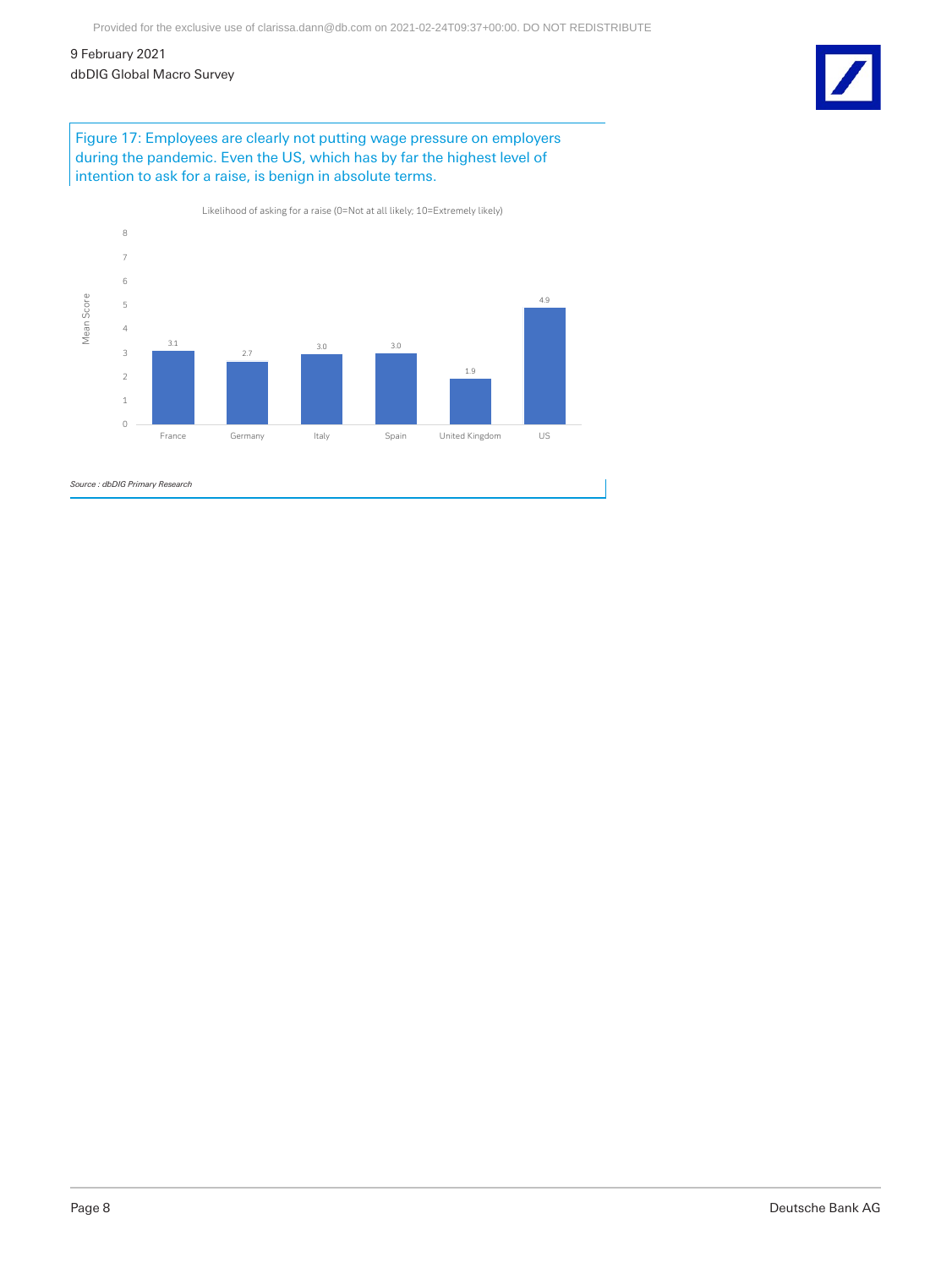## Section 5: COVID-19 Impact Update

Figure 18: Despite lockdowns and new virus variants, the social and economic impacts of the COVID-19 pandemic on consumers is still fairly steady across most regions.



Overall social, economic and emotional impact coronavirus has had on you (0-10 Scale)

Figure 19: The lack of any increase in activity outside of the home over the past few months is quite notable. UK activity slumped following a sharp tightening of the national lockdown.



*Source : dbDIG Primary Research*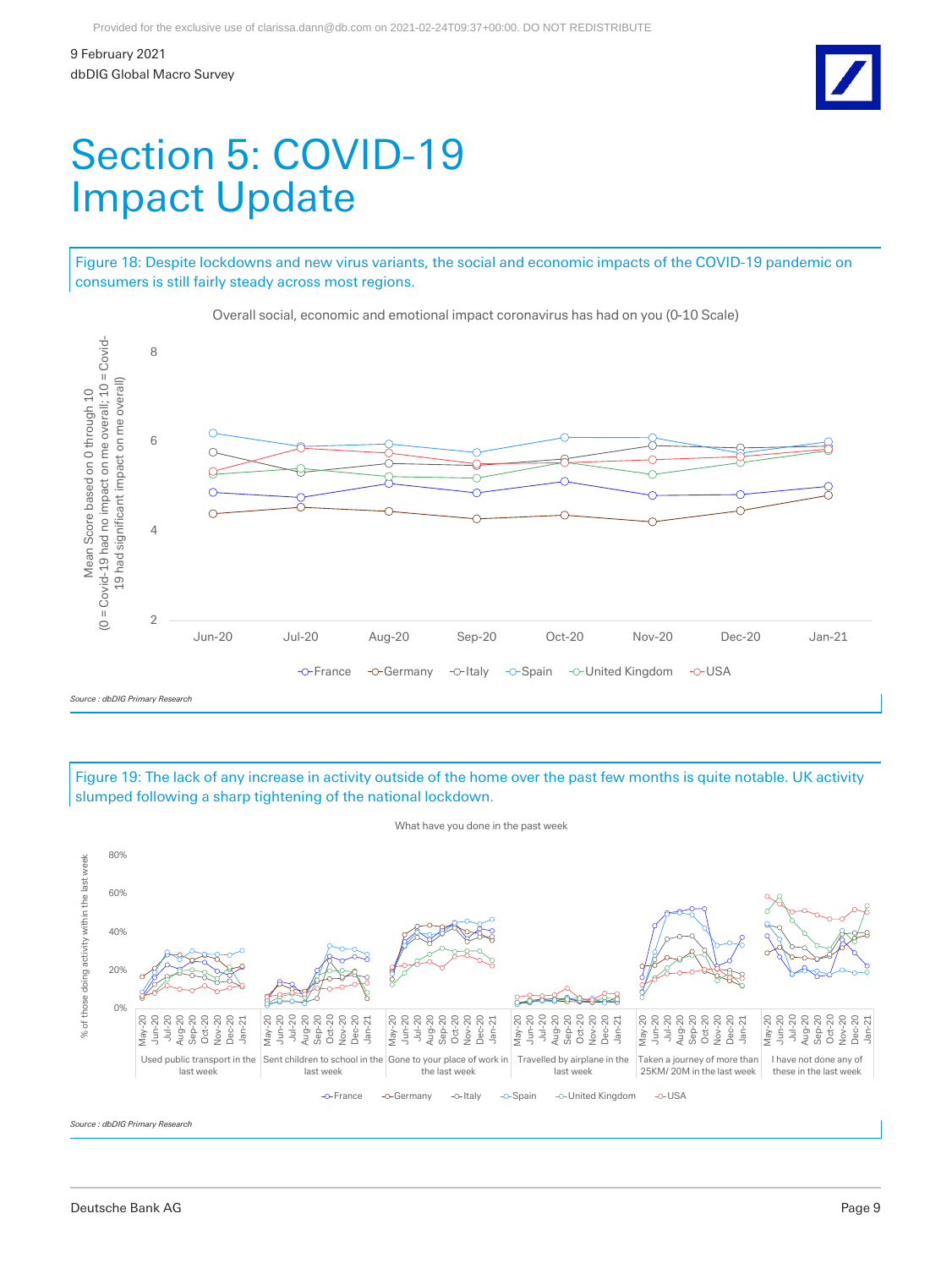9 February 2021

dbDIG Global Macro Survey



### Figure 20: There is an interesting divergence between increasing willingness to sacrifice seeing family, versus a decreasing willingness to sacrifice a holiday.



### Figure 21: Even if the pandemic ends immediately, there is still limited willingness to resume social activities quickly, although levels have fallen materially since the first Covid wave



Once social restrictions that have been/ are in place due to coronavirus are eased … How long after do you think you'll feel comfortable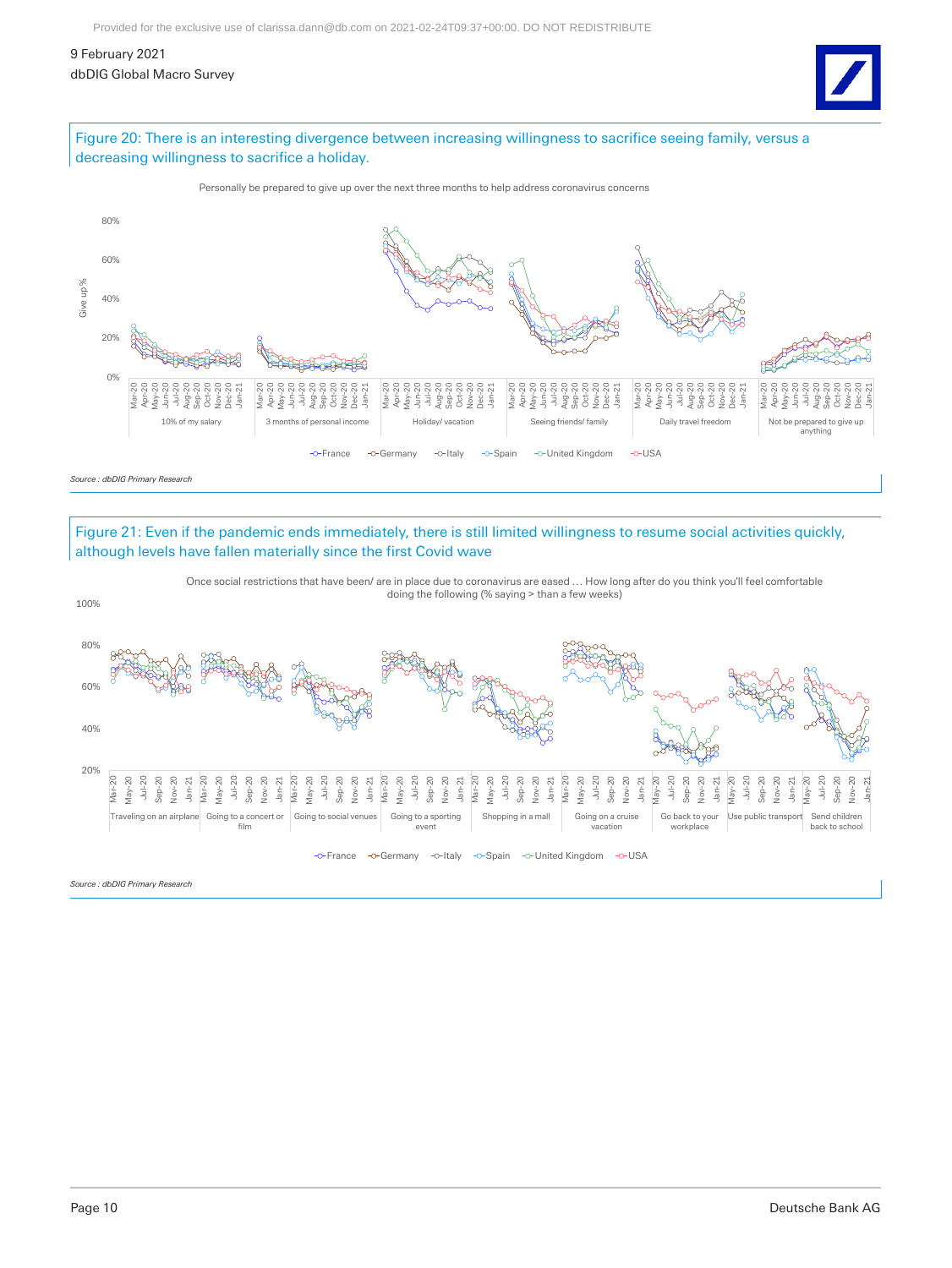

# Appendix 1

### Important Disclosures

### \*Other information available upon request

\*Prices are current as of the end of the previous trading session unless otherwise indicated and are sourced from local exchanges via Reuters, Bloomberg and other vendors . Other information is sourced from Deutsche Bank, subject companies, and other sources. For disclosures pertaining to recommendations or estimates made on securities other than the primary subject of this research, please see the most recently published company report or visit our global disclosure look-up page on our website at <u>https://research.db.com/Research/Disclosures/CompanySearch</u>. Aside from within this report, important risk and conflict disclosures can also be found at <u>https://research.db.com/Research/Topics/Equities?topicId=RB0002</u>. Investors are strongly encouraged to review this information before investing.

### Analyst Certification

The views expressed in this report accurately reflect the personal views of the undersigned lead analyst(s). In addition, the undersigned lead analyst(s) has not and will not receive any compensation for providing a specific recommendation or view in this report. Simon Carter.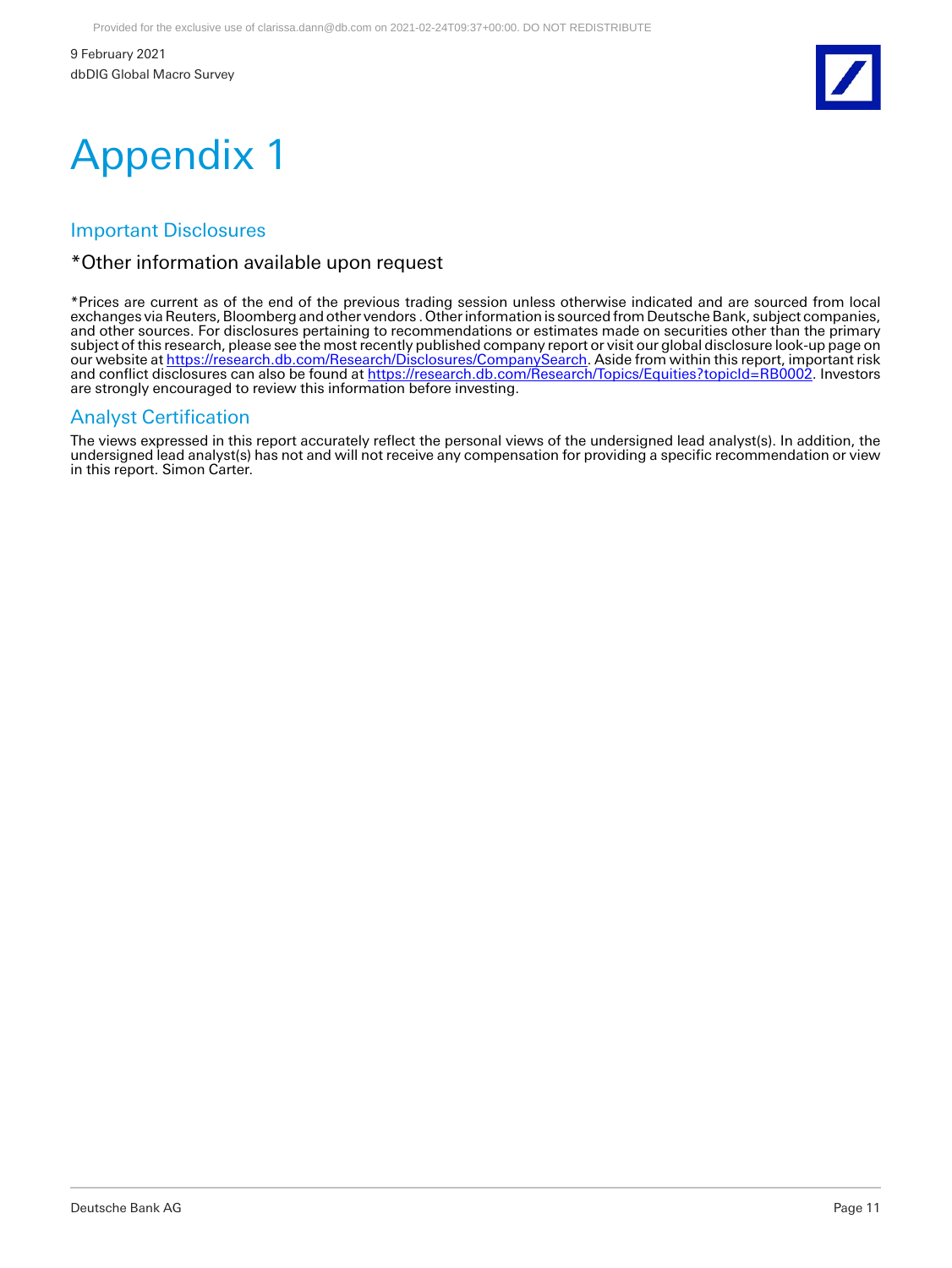

### Additional Information

The information and opinions in this report were prepared by Deutsche Bank AG or one of its affiliates (collectively 'Deutsche Bank'). Though the information herein is believed to be reliable and has been obtained from public sources believed to be reliable, Deutsche Bank makes no representation as to its accuracy or completeness. Hyperlinks to third-party websites in this report are provided for reader convenience only. Deutsche Bank neither endorses the content nor is responsible for the accuracy or security controls of those websites.

If you use the services of Deutsche Bank in connection with a purchase or sale of a security that is discussed in this report, or is included or discussed in another communication (oral or written) from a Deutsche Bank analyst, Deutsche Bank may act as principal for its own account or as agent for another person.

Deutsche Bank may consider this report in deciding to trade as principal. It may also engage in transactions, for its own account or with customers, in a manner inconsistent with the views taken in this research report. Others within Deutsche Bank, including strategists, sales staff and other analysts, may take views that are inconsistent with those taken in this research report. Deutsche Bank issues a variety of research products, including fundamental analysis, equity-linked analysis, quantitative analysis and trade ideas. Recommendations contained in one type of communication may differ from recommendations contained in others, whether as a result of differing time horizons, methodologies, perspectives or otherwise. Deutsche Bank and/or its affiliates may also be holding debt or equity securities of the issuers it writes on. Analysts are paid in part based on the profitability of Deutsche Bank AG and its affiliates, which includes investment banking, trading and principal trading revenues.

Opinions, estimates and projections constitute the current judgment of the author as of the date of this report. They do not necessarily reflect the opinions of Deutsche Bank and are subject to change without notice. Deutsche Bank provides liquidity for buyers and sellers of securities issued by the companies it covers. Deutsche Bank research analysts sometimes have shorter-term trade ideas that may be inconsistent with Deutsche Bank's existing longer-term ratings. Some trade ideas for equities are listed as Catalyst Calls on the Research Website [\(https://research.db.com/Research/\)](https://research.db.com/Research/), and can be found on the general coverage list and also on the covered company's page. A Catalyst Call represents a high-conviction belief by an analyst that a stock will outperform or underperform the market and/or a specified sector over a time frame of no less than two weeks and no more than three months. In addition to Catalyst Calls, analysts may occasionally discuss with our clients, and with Deutsche Bank salespersons and traders, trading strategies or ideas that reference catalysts or events that may have a nearterm or medium-term impact on the market price of the securities discussed in this report, which impact may be directionally counter to the analysts' current 12-month view of total return or investment return as described herein. Deutsche Bank has no obligation to update, modify or amend this report or to otherwise notify a recipient thereof if an opinion, forecast or estimate changes or becomes inaccurate. Coverage and the frequency of changes in market conditions and in both general and company-specific economic prospects make it difficult to update research at defined intervals. Updates are at the sole discretion of the coverage analyst or of the Research Department Management, and the majority of reports are published at irregular intervals. This report is provided for informational purposes only and does not take into account the particular investment objectives, financial situations, or needs of individual clients. It is not an offer or a solicitation of an offer to buy or sell any financial instruments or to participate in any particular trading strategy. Target prices are inherently imprecise and a product of the analyst's judgment. The financial instruments discussed in this report may not be suitable for all investors, and investors must make their own informed investment decisions. Prices and availability of financial instruments are subject to change without notice, and investment transactions can lead to losses as a result of price fluctuations and other factors. If a financial instrument is denominated in a currency other than an investor's currency, a change in exchange rates may adversely affect the investment. Past performance is not necessarily indicative of future results. Performance calculations exclude transaction costs, unless otherwise indicated. Unless otherwise indicated, prices are current as of the end of the previous trading session and are sourced from local exchanges via Reuters, Bloomberg and other vendors. Data is also sourced from Deutsche Bank, subject companies, and other parties.

The Deutsche Bank Research Department is independent of other business divisions of the Bank. Details regarding our organizational arrangements and information barriers we have to prevent and avoid conflicts of interest with respect to our research are available on our website [\(https://research.db.com/Research/\)](https://research.db.com/Research/) under Disclaimer.

Macroeconomic fluctuations often account for most of the risks associated with exposures to instruments that promise to pay fixed or variable interest rates. For an investor who is long fixed-rate instruments (thus receiving these cash flows), increases in interest rates naturally lift the discount factors applied to the expected cash flows and thus cause a loss. The longer the maturity of a certain cash flow and the higher the move in the discount factor, the higher will be the loss. Upside surprises in inflation, fiscal funding needs, and FX depreciation rates are among the most common adverse macroeconomic shocks to receivers. But counterparty exposure, issuer creditworthiness, client segmentation, regulation (including changes in assets holding limits for different types of investors), changes in tax policies, currency convertibility (which may constrain currency conversion, repatriation of profits and/or liquidation of positions), and settlement issues related to local clearing houses are also important risk factors. The sensitivity of fixed-income instruments to macroeconomic shocks may be mitigated by indexing the contracted cash flows to inflation, to FX depreciation, or to specified interest rates – these are common in emerging markets. The index fixings may – by construction – lag or mis-measure the actual move in the underlying variables they are intended to track. The choice of the proper fixing (or metric) is particularly important in swaps markets, where floating coupon rates (i.e., coupons indexed to a typically short-dated interest rate reference index) are exchanged for fixed coupons. Funding in a currency that differs from the currency in which coupons are denominated carries FX risk. Options on swaps (swaptions) the risks typical to options in addition to the risks related to rates movements.

Derivative transactions involve numerous risks including market, counterparty default and illiquidity risk. The appropriateness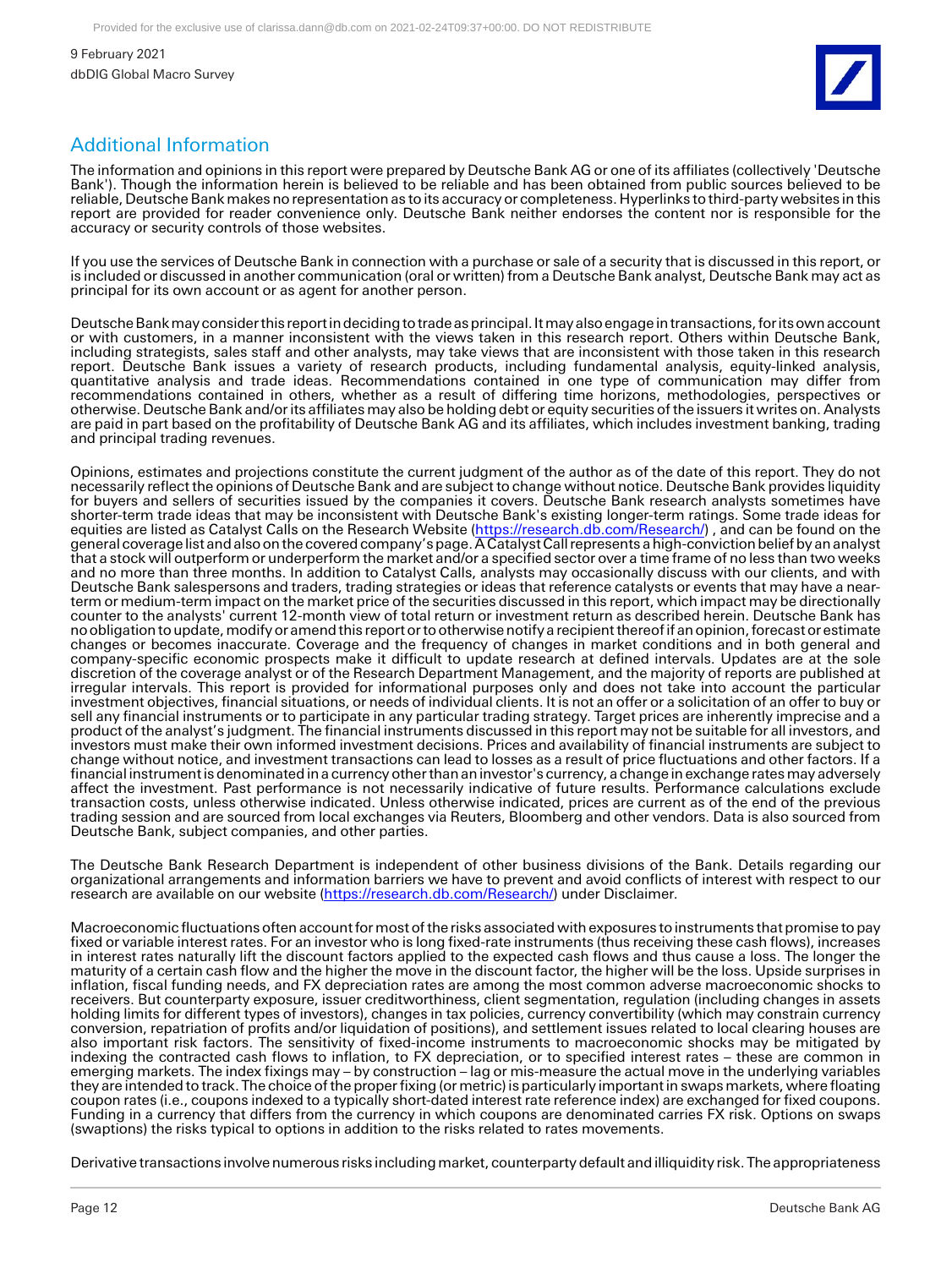

of these products for use by investors depends on the investors' own circumstances, including their tax position, their regulatory environment and the nature of their other assets and liabilities; as such, investors should take expert legal and financial advice before entering into any transaction similar to or inspired by the contents of this publication. The risk of loss in futures trading and options, foreign or domestic, can be substantial. As a result of the high degree of leverage obtainable in futures and options trading, losses may be incurred that are greater than the amount of funds initially deposited – up to theoretically unlimited losses. Trading in options involves risk and is not suitable for all investors. Prior to buying or selling an option, investors must review the 'Characteristics and Risks of Standardized Options", at [http://www.optionsclearing.com/](http://www.optionsclearing.com/about/publications/character-risks.jsp) [about/publications/character-risks.jsp.](http://www.optionsclearing.com/about/publications/character-risks.jsp) If you are unable to access the website, please contact your Deutsche Bank representative for a copy of this important document.

Participants in foreign exchange transactions may incur risks arising from several factors, including the following: (i) exchange rates can be volatile and are subject to large fluctuations; (ii) the value of currencies may be affected by numerous market factors, including world and national economic, political and regulatory events, events in equity and debt markets and changes in interest rates; and (iii) currencies may be subject to devaluation or government-imposed exchange controls, which could affect the value of the currency. Investors in securities such as ADRs, whose values are affected by the currency of an underlying security, effectively assume currency risk.

Unless governing law provides otherwise, all transactions should be executed through the Deutsche Bank entity in the investor's home jurisdiction. Aside from within this report, important conflict disclosures can also be found at [https://](https://research.db.com/Research/) [research.db.com/Research/](https://research.db.com/Research/) on each company's research page. Investors are strongly encouraged to review this information before investing.

Deutsche Bank (which includes Deutsche Bank AG, its branches and affiliated companies) is not acting as a financial adviser, consultant or fiduciary to you or any of your agents (collectively, "You" or "Your") with respect to any information provided in this report. Deutsche Bank does not provide investment, legal, tax or accounting advice, Deutsche Bank is not acting as your impartial adviser, and does not express any opinion or recommendation whatsoever as to any strategies, products or any other information presented in the materials. Information contained herein is being provided solely on the basis that the recipient will make an independent assessment of the merits of any investment decision, and it does not constitute a recommendation of, or express an opinion on, any product or service or any trading strategy.

The information presented is general in nature and is not directed to retirement accounts or any specific person or account type, and is therefore provided to You on the express basis that it is not advice, and You may not rely upon it in making Your decision. The information we provide is being directed only to persons we believe to be financially sophisticated, who are capable of evaluating investment risks independently, both in general and with regard to particular transactions and investment strategies, and who understand that Deutsche Bank has financial interests in the offering of its products and services. If this is not the case, or if You are an IRA or other retail investor receiving this directly from us, we ask that you inform us immediately.

In July 2018, Deutsche Bank revised its rating system for short term ideas whereby the branding has been changed to Catalyst Calls ("CC") from SOLAR ideas; the rating categories for Catalyst Calls originated in the Americas region have been made consistent with the categories used by Analysts globally; and the effective time period for CCs has been reduced from a maximum of 180 days to 90 days.

During the period December 2018 to March 2020 Deutsche Bank may have shown incomplete information regarding Disclosure 1 in some parts of the equity research and debt research coverage. If you require any further information please contact [DVS.Support@db.com.](mailto:DVS.Support@db.com)

**United States**: Approved and/or distributed by Deutsche Bank Securities Incorporated, a member of FINRA, NFA and SIPC. Analysts located outside of the United States are employed by non-US affiliates that are not subject to FINRA regulations.

**European Economic Area (exc. United Kingdom)**: Approved and/or distributed by Deutsche Bank AG, a joint stock corporation with limited liability incorporated in the Federal Republic of Germany with its principal office in Frankfurt am Main. Deutsche Bank AG is authorized under German Banking Law and is subject to supervision by the European Central Bank and by BaFin, Germany's Federal Financial Supervisory Authority.

**United Kingdom**: Approved and/or distributed by Deutsche Bank AG acting through its London Branch at Winchester House, 1 Great Winchester Street, London EC2N 2DB. Deutsche Bank AG in the United Kingdom is authorised by the Prudential Regulation Authority and is subject to limited regulation by the Prudential Regulation Authority and Financial Conduct Authority. Details about the extent of our authorisation and regulation are available on request.

**Hong Kong SAR**: Distributed by Deutsche Bank AG, Hong Kong Branch, except for any research content relating to futures contracts within the meaning of the Hong Kong Securities and Futures Ordinance Cap. 571. Research reports on such futures contracts are not intended for access by persons who are located, incorporated, constituted or resident in Hong Kong. The author(s) of a research report may not be licensed to carry on regulated activities in Hong Kong, and if not licensed, do not hold themselves out as being able to do so. The provisions set out above in the 'Additional Information' section shall apply to the fullest extent permissible by local laws and regulations, including without limitation the Code of Conduct for Persons Licensed or Registered with the Securities and Futures Commission. This report is intended for distribution only to 'professional investors' as defined in Part 1 of Schedule of the SFO. This document must not be acted or relied on by persons who are not professional investors. Any investment or investment activity to which this document relates is only available to professional investors and will be engaged only with professional investors.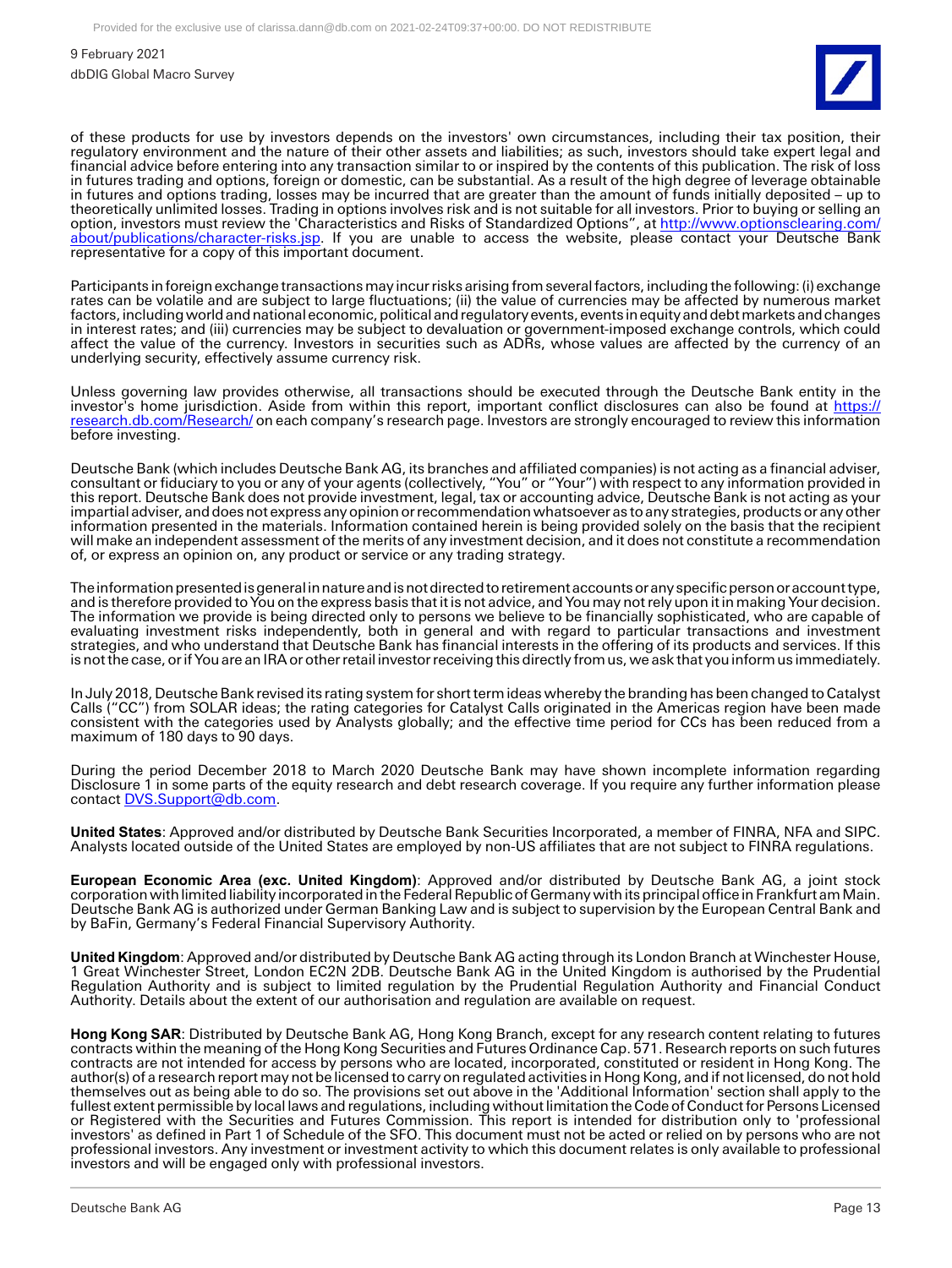

**India**: Prepared by Deutsche Equities India Private Limited (DEIPL) having CIN: U65990MH2002PTC137431 and registered office at 14th Floor, The Capital, C-70, G Block, Bandra Kurla Complex Mumbai (India) 400051. Tel: + 91 22 7180 4444. It is registered by the Securities and Exchange Board of India (SEBI) as a Stock broker bearing registration no.: INZ000252437; Merchant Banker bearing SEBI Registration no.: INM000010833 and Research Analyst bearing SEBI Registration no.: INH000001741. DEIPL may have received administrative warnings from the SEBI for breaches of Indian regulations. Deutsche Bank and/or its affiliate(s) may have debt holdings or positions in the subject company. With regard to information on associates, please refer to the "Shareholdings" section in the Annual Report at: [https://www.db.com/ir/en/annual](https://www.db.com/ir/en/annual-reports.htm)[reports.htm.](https://www.db.com/ir/en/annual-reports.htm)

**Japan**: Approved and/or distributed by Deutsche Securities Inc.(DSI). Registration number - Registered as a financial instruments dealer by the Head of the Kanto Local Finance Bureau (Kinsho) No. 117. Member of associations: JSDA, Type II Financial Instruments Firms Association and The Financial Futures Association of Japan. Commissions and risks involved in stock transactions - for stock transactions, we charge stock commissions and consumption tax by multiplying the transaction amount by the commission rate agreed with each customer. Stock transactions can lead to losses as a result of share price fluctuations and other factors. Transactions in foreign stocks can lead to additional losses stemming from foreign exchange fluctuations. We may also charge commissions and fees for certain categories of investment advice, products and services. Recommended investment strategies, products and services carry the risk of losses to principal and other losses as a result of changes in market and/or economic trends, and/or fluctuations in market value. Before deciding on the purchase of financial products and/or services, customers should carefully read the relevant disclosures, prospectuses and other documentation. 'Moody's', 'Standard Poor's', and 'Fitch' mentioned in this report are not registered credit rating agencies in Japan unless Japan or 'Nippon' is specifically designated in the name of the entity. Reports on Japanese listed companies not written by analysts of DSI are written by Deutsche Bank Group's analysts with the coverage companies specified by DSI. Some of the foreign securities stated on this report are not disclosed according to the Financial Instruments and Exchange Law of Japan. Target prices set by Deutsche Bank's equity analysts are based on a 12-month forecast period..

**Korea**: Distributed by Deutsche Securities Korea Co.

**South Africa**: Deutsche Bank AG Johannesburg is incorporated in the Federal Republic of Germany (Branch Register Number in South Africa: 1998/003298/10).

**Singapore:** This report is issued by Deutsche Bank AG, Singapore Branch (One Raffles Quay #18-00 South Tower Singapore 048583, 65 6423 8001), which may be contacted in respect of any matters arising from, or in connection with, this report. Where this report is issued or promulgated by Deutsche Bank in Singapore to a person who is not an accredited investor, expert investor or institutional investor (as defined in the applicable Singapore laws and regulations), they accept legal responsibility to such person for its contents.

**Taiwan**: Information on securities/investments that trade in Taiwan is for your reference only. Readers should independently evaluate investment risks and are solely responsible for their investment decisions. Deutsche Bank research may not be distributed to the Taiwan public media or quoted or used by the Taiwan public media without written consent. Information on securities/instruments that do not trade in Taiwan is for informational purposes only and is not to be construed as a recommendation to trade in such securities/instruments. Deutsche Securities Asia Limited, Taipei Branch may not execute transactions for clients in these securities/instruments.

**Qatar**: Deutsche Bank AG in the Qatar Financial Centre (registered no. 00032) is regulated by the Qatar Financial Centre Regulatory Authority. Deutsche Bank AG - QFC Branch may undertake only the financial services activities that fall within the scope of its existing QFCRA license. Its principal place of business in the QFC: Qatar Financial Centre, Tower, West Bay, Level 5, PO Box 14928, Doha, Qatar. This information has been distributed by Deutsche Bank AG. Related financial products or services are only available only to Business Customers, as defined by the Qatar Financial Centre Regulatory Authority.

**Russia**: The information, interpretation and opinions submitted herein are not in the context of, and do not constitute, any appraisal or evaluation activity requiring a license in the Russian Federation.

**Kingdom of Saudi Arabia**: Deutsche Securities Saudi Arabia LLC Company (registered no. 07073-37) is regulated by the Capital Market Authority. Deutsche Securities Saudi Arabia may undertake only the financial services activities that fall within the scope of its existing CMA license. Its principal place of business in Saudi Arabia: King Fahad Road, Al Olaya District, P.O. Box 301809, Faisaliah Tower - 17th Floor, 11372 Riyadh, Saudi Arabia.

**United Arab Emirates**: Deutsche Bank AG in the Dubai International Financial Centre (registered no. 00045) is regulated by the Dubai Financial Services Authority. Deutsche Bank AG - DIFC Branch may only undertake the financial services activities that fall within the scope of its existing DFSA license. Principal place of business in the DIFC: Dubai International Financial Centre, The Gate Village, Building 5, PO Box 504902, Dubai, U.A.E. This information has been distributed by Deutsche Bank AG. Related financial products or services are available only to Professional Clients, as defined by the Dubai Financial Services Authority.

**Australia and New Zealand**: This research is intended only for 'wholesale clients' within the meaning of the Australian Corporations Act and New Zealand Financial Advisors Act, respectively. Please refer to Australia-specific research disclosures and related information a[t https://australia.db.com/australia/content/research-information.html W](https://australia.db.com/australia/content/research-information.html)here research refers to any particular financial product recipients of the research should consider any product disclosure statement, prospectus or other applicable disclosure document before making any decision about whether to acquire the product. In preparing this report,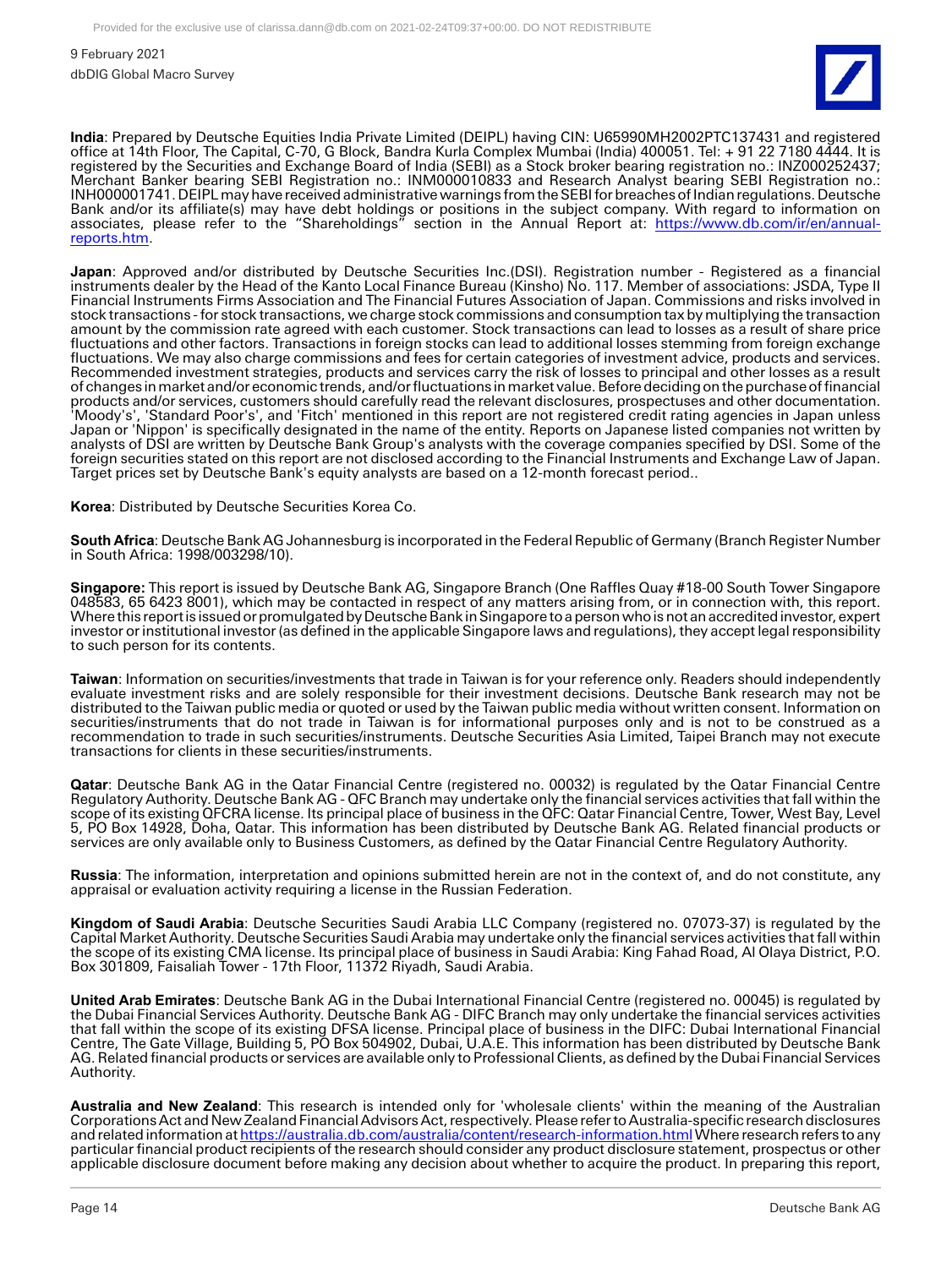

the primary analyst or an individual who assisted in the preparation of this report has likely been in contact with the company that is the subject of this research for confirmation/clarification of data, facts, statements, permission to use company-sourced material in the report, and/or site-visit attendance. Without prior approval from Research Management, analysts may not accept from current or potential Banking clients the costs of travel, accommodations, or other expenses incurred by analysts attending site visits, conferences, social events, and the like. Similarly, without prior approval from Research Management and Anti-Bribery and Corruption ("ABC") team, analysts may not accept perks or other items of value for their personal use from issuers they cover.

Additional information relative to securities, other financial products or issuers discussed in this report is available upon request. This report may not be reproduced, distributed or published without Deutsche Bank's prior written consent.

Backtested, hypothetical or simulated performance results have inherent limitations. Unlike an actual performance record based on trading actual client portfolios, simulated results are achieved by means of the retroactive application of a backtested model itself designed with the benefit of hindsight. Taking into account historical events the backtesting of performance also differs from actual account performance because an actual investment strategy may be adjusted any time, for any reason, including a response to material, economic or market factors. The backtested performance includes hypothetical results that do not reflect the reinvestment of dividends and other earnings or the deduction of advisory fees, brokerage or other commissions, and any other expenses that a client would have paid or actually paid. No representation is made that any trading strategy or account will or is likely to achieve profits or losses similar to those shown. Alternative modeling techniques or assumptions might produce significantly different results and prove to be more appropriate. Past hypothetical backtest results are neither an indicator nor guarantee of future returns. Actual results will vary, perhaps materially, from the analysis.

The method for computing individual E,S,G and composite ESG scores set forth herein is a novel method developed by the Research department within Deutsche Bank AG, computed using a systematic approach without human intervention. Different data providers, market sectors and geographies approach ESG analysis and incorporate the findings in a variety of ways. As such, the ESG scores referred to herein may differ from equivalent ratings developed and implemented by other ESG data providers in the market and may also differ from equivalent ratings developed and implemented by other divisions within the Deutsche Bank Group. Such ESG scores also differ from other ratings and rankings that have historically been applied in research reports published by Deutsche Bank AG. Further, such ESG scores do not represent a formal or official view of Deutsche Bank AG.

It should be noted that the decision to incorporate ESG factors into any investment strategy may inhibit the ability to participate in certain investment opportunities that otherwise would be consistent with your investment objective and other principal investment strategies. The returns on a portfolio consisting primarily of sustainable investments may be lower or higher than portfolios where ESG factors, exclusions, or other sustainability issues are not considered, and the investment opportunities available to such portfolios may differ. Companies may not necessarily meet high performance standards on all aspects of ESG or sustainable investing issues; there is also no guarantee that any company will meet expectations in connection with corporate responsibility, sustainability, and/or impact performance.

Copyright © 2021 Deutsche Bank AG